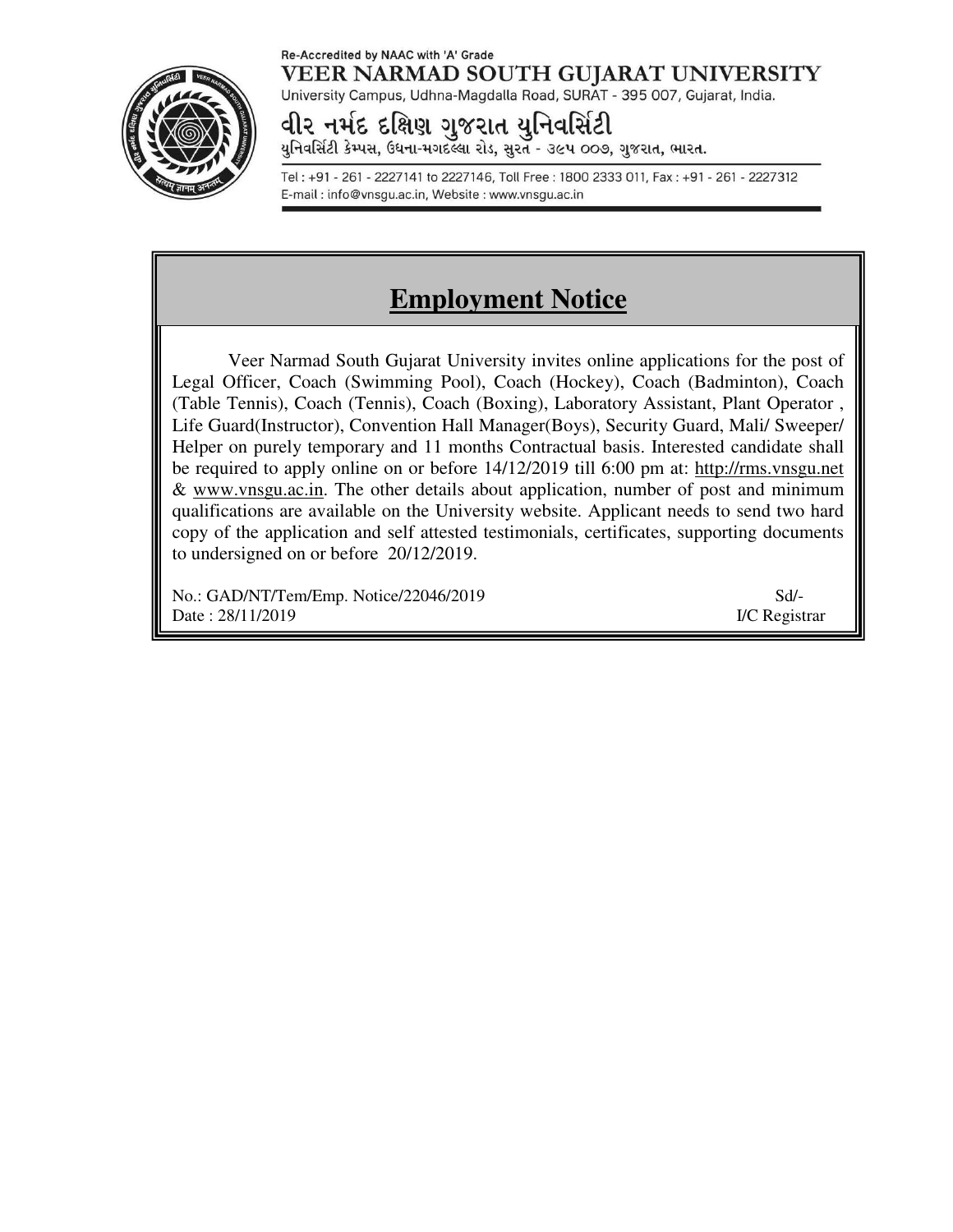### **No. of post, fixed Salary and Minimum Qualification for various non teaching position on purely temporary and 11 months contractual basis.**

|  | Employment Notice No.: GAD/NT/Tem/Emp.Notice/22046/2019, Dt.28/11/2019 |  |
|--|------------------------------------------------------------------------|--|
|--|------------------------------------------------------------------------|--|

| Sr.            | Name of the Post                           | <b>No. of Post</b> | <b>Fixed</b>                      | Qualification                                                                                                                                                                                                                                                                                                                                                                                                                                                                                         |
|----------------|--------------------------------------------|--------------------|-----------------------------------|-------------------------------------------------------------------------------------------------------------------------------------------------------------------------------------------------------------------------------------------------------------------------------------------------------------------------------------------------------------------------------------------------------------------------------------------------------------------------------------------------------|
| <b>No</b>      |                                            |                    | <b>Salary Per</b><br><b>Month</b> |                                                                                                                                                                                                                                                                                                                                                                                                                                                                                                       |
| 1              | Legal Officer                              | 01                 | 60,000/-                          | 1. LL.B. (Special/Honour) 1 <sup>st</sup> Class with L.L.M.<br>Minimum 55 %.<br>Experience of at least five or more cases on<br>2.<br>behalf of higher education related organizations<br>or its employees in the tribunal /high court.<br>Five years experience after the registration.<br>3.                                                                                                                                                                                                        |
| 2              | Coach(Swimming)                            | 01                 | $22,000/-$                        | Any Graduate with Diploma Coaching<br>in Netaji<br>Subhaschandra National Institute of Sports( N.S.N.I.S.)<br>Patiala/ Banglore/ Kolkatta/ Trivendram & Swarnim<br>Gujarat Sport University(SGSU), Gandhinagar, regular<br>course for one year.<br>National Medalist in Swimming in recognizes<br>$\bullet$<br>federations.<br>Life Save course કરેલ હોવો જોઈએ & Swimming<br>$\bullet$<br>achievement International and National.<br>Preference will be given Inter University Medalist.<br>$\bullet$ |
| 3              | Coach(Hockey)                              | 01                 | 18,000/-                          | Any Graduate with Diploma Coaching<br>in Netaji<br>Subhaschandra National Institute of Sports( N.S.N.I.S.)<br>Patiala/ Banglore/ Kolkatta/ Trivendram & Swarnim<br>Gujarat Sport University (SGSU), Gandhinagar, regular<br>course for one year. Preference will be given to N.I.S.<br>regular course holder                                                                                                                                                                                          |
| $\overline{4}$ | Coach (Badminton)                          | 01                 | $18,000/-$                        | Any Graduate with Diploma Coaching<br>in Netaji<br>Subhaschandra National Institute of Sports(N.S.N.I.S.)<br>Patiala/Banglore/Kolkatta/ Trivendram & Swarnim Gujarat<br>Sport University(SGSU), Gandhinagar, regular course for<br>one year. Preference will be given to N.I.S. regular<br>course holder                                                                                                                                                                                              |
| 5              | Coach (Table Tennis)                       | 01                 | 18,000/-                          | Any Graduate with Diploma Coaching<br>in Netaji<br>Subhaschandra National Institute of Sports(N.S.N.I.S.)<br>Patiala/Banglore/Kolkatta/ Trivendram & Swarnim Gujarat<br>Sport University(SGSU), Gandhinagar, regular course for<br>one year. Preference will be given to N.I.S. regular<br>course holder                                                                                                                                                                                              |
| 6              | Coach (Tennis)                             | 01                 | 18,000/-                          | Any Graduate with Diploma Coaching<br>in Netaji<br>Subhaschandra National Institute of Sports(N.S.N.I.S.)<br>Patiala/Banglore/Kolkatta/ Trivendram & Swarnim Gujarat<br>Sport University(SGSU), Gandhinagar, regular course for<br>one year. Preference will be given to N.I.S. regular<br>course holder.                                                                                                                                                                                             |
| $\tau$         | Coach (Boxing)                             | 01                 | 18,000/-                          | Graduate with Diploma Coaching in<br>Netaji<br>Any<br>Subhaschandra National Institute of Sports(N.S.N.I.S.)<br>Patiala/Banglore/Kolkatta/ Trivendram & Swarnim Gujarat<br>Sport University(SGSU), Gandhinagar, regular course for<br>one year. Preference will be given to N.I.S. regular<br>course holder.                                                                                                                                                                                          |
| 8              | Laboratory Assistant                       | 01                 | $15,500/-$                        | M.Sc.(I.T./I.C.T.), B.E.(Computer), M.E.(Computer),<br>B.E.(I.T.), M.E.(I.T.), M.C.A., M.Sc. (C.A.) Passed                                                                                                                                                                                                                                                                                                                                                                                            |
| 9              | <b>Plant Operator</b><br>(Swimming Pool)   | 01                 | 14,800/-                          | Diploma in Electrical Course with five year experience as<br>a plant operator in swimming pool.                                                                                                                                                                                                                                                                                                                                                                                                       |
| 10             | Life Guard (Instructor)<br>(Swimming Pool) | 03                 | 13,800/-                          | Graduate with life guard course in government recognize<br>institution. preference will be given national medalist in<br>swimming and/ all India inter university players.                                                                                                                                                                                                                                                                                                                            |
| 11             | <b>Convention Hall</b><br>Manager(Boys)    | 01                 | $15,500/-$                        | Any Graduate With Computer Knowledge                                                                                                                                                                                                                                                                                                                                                                                                                                                                  |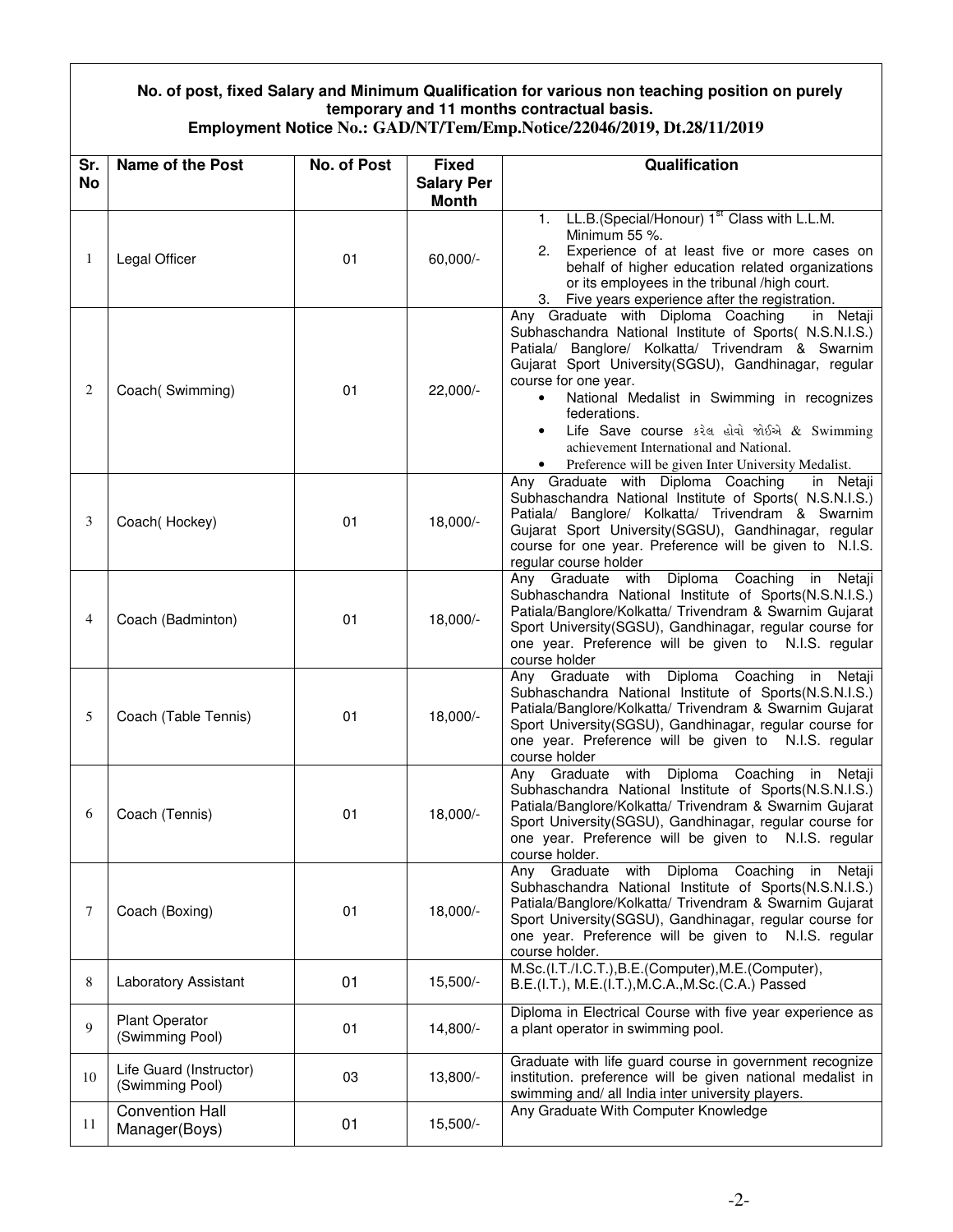| Sr.<br>No | Name of the Post     | No. of Post         | <b>Fixed</b><br><b>Salary</b><br>Per<br><b>Month</b> | Qualification                                                                                                                                                                                                                         |
|-----------|----------------------|---------------------|------------------------------------------------------|---------------------------------------------------------------------------------------------------------------------------------------------------------------------------------------------------------------------------------------|
| 12        | Security Guard       | 36<br>(Approximate) | 13,000/-                                             | Ex-Servicemen/Home Guard/ Retired Policemen OR 12 <sup>th</sup><br>passed and N.C.C. Certificate Holder will be preferred.<br>Age limit: minimum 20 year and maximum 58 year and<br>the appointment will be based on Medical Fitness. |
| 13        | Mali/ Sweeper/Helper | 03                  | $13,000/-$                                           | 7 <sup>th</sup> pass with one year experience (Preferable one year<br>experience of Mali/ Sweeper/Helper).                                                                                                                            |

**--------xxxxx--------**